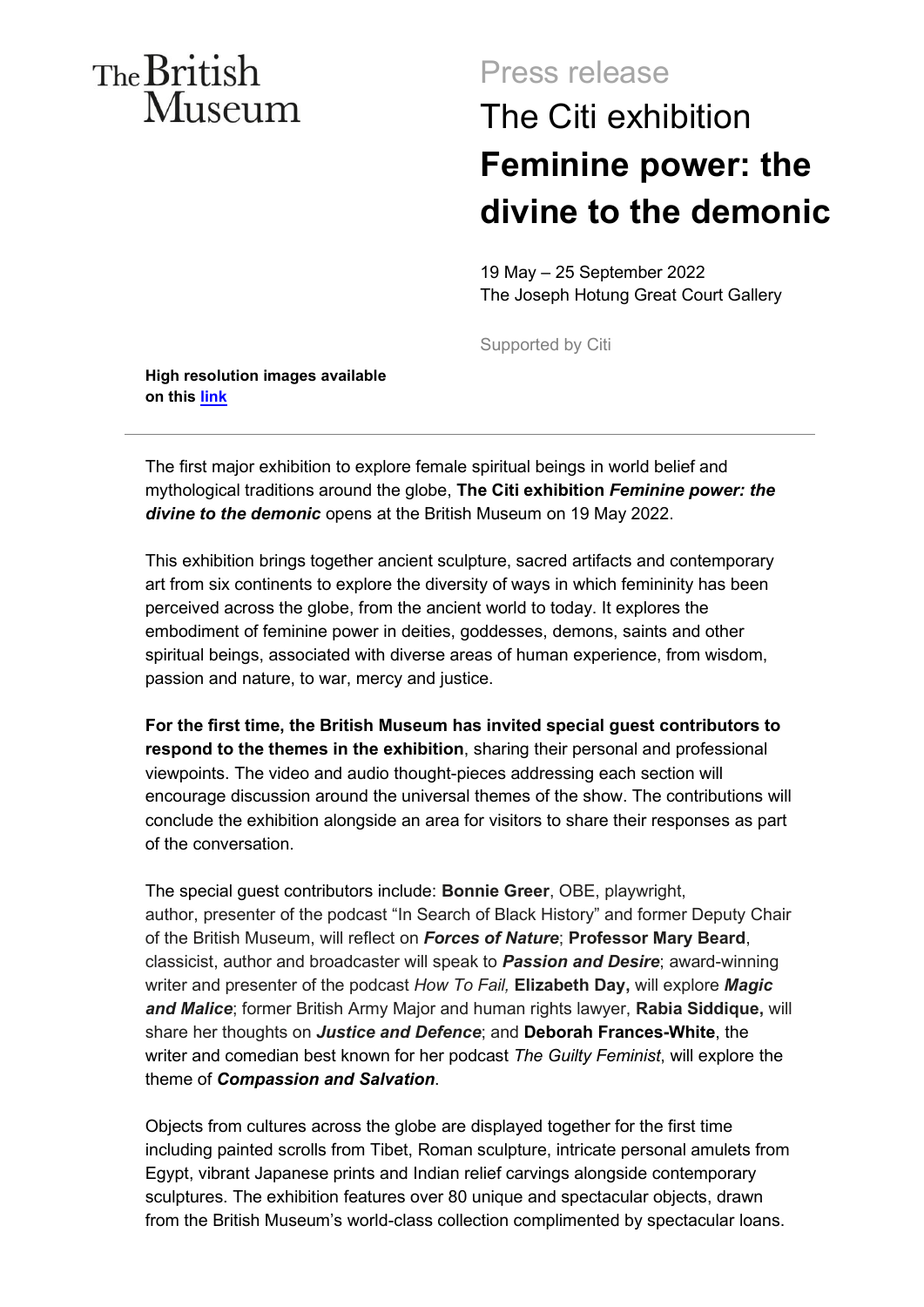The exhibition will go on an international tour later in the year starting at the National Museum of Australia in Canberra before being shown at five venues in Spain in partnership with Fundación Bancaria La Caixa.

A new icon of the Hindu goddess Kali by Bengali artist, Kaushik Ghosh, commissioned especially for the exhibition and is the first contemporary 3D representation of Kali in the collection. As one of the most prominent and widely venerated goddesses in India, this devotional image of Kali reflects the living tradition of her worship, important for millions of Hindus around the world today. Commissioned especially for the exhibition, together with the

Committee, who run the annual Kali Puja festival in Camden, in Kali's honour.

Loved and feared for her formidable power and aggression, Kali is the goddess of destruction and salvation, who transcends time and death, destroys ignorance and guides her followers to enlightenment. Although superficially terrifying, the bloodied heads that she wears and carries represent her power to destroy the ego, setting her followers free from worldly concerns, and the belt of severed arms signifies that she liberates them from the cycle of death and rebirth, by the many weapons she wields.

Since the late first millennium AD, **Lilith** has been known within Jewish demonology as the first wife of Adam and the consort of Satan. Her origins are thought to lie in Mesopotamian demons. The exhibition will include a ceramic incantation bowl from 500-800 AD Iraq, featuring a rare early image of Lilith in female form. Buried upside down under the thresholds of houses these bowls were inscribed with charms to protect the named patrons from demonic forces and regularly name Lilith; sometimes as grammatically singular and feminine, but also masculine or plural.

In the nineteenth century, Lilith's cultural relevance grew to embody defiance of patriarchal moral expectations. On loan from the Metropolitan Museum of Art in New York is the sculpture, *Lilith* (1994), by American artist Kiki Smith. Smith's sculpture is cast from the body of a real woman, her piercing eyes of blue glass directly confront the viewer as she crouches on all fours against the wall, her anatomy hidden preventing a voyeuristic view of her body. This vision of Lilith is both defiant and unnerving, possessing an intangible quality, acknowledging her shifting identity through time.

**Kiki Smith said**, "Lilith becomes this disembodied spirit that goes off and wreaks havoc and doesn't want to be subjugated. Here she is transcending gravity and the constraints of her body."

"Through material culture this exhibition explores how the representation of feminine power in world belief and mythology has played – and continues to play – an important role in shaping global cultural attitudes towards women and gender identity."

**Belinda Crerar, Curator, British Museum**, said "This exhibition is a tour through history and around the world to see the different ways that female power and authority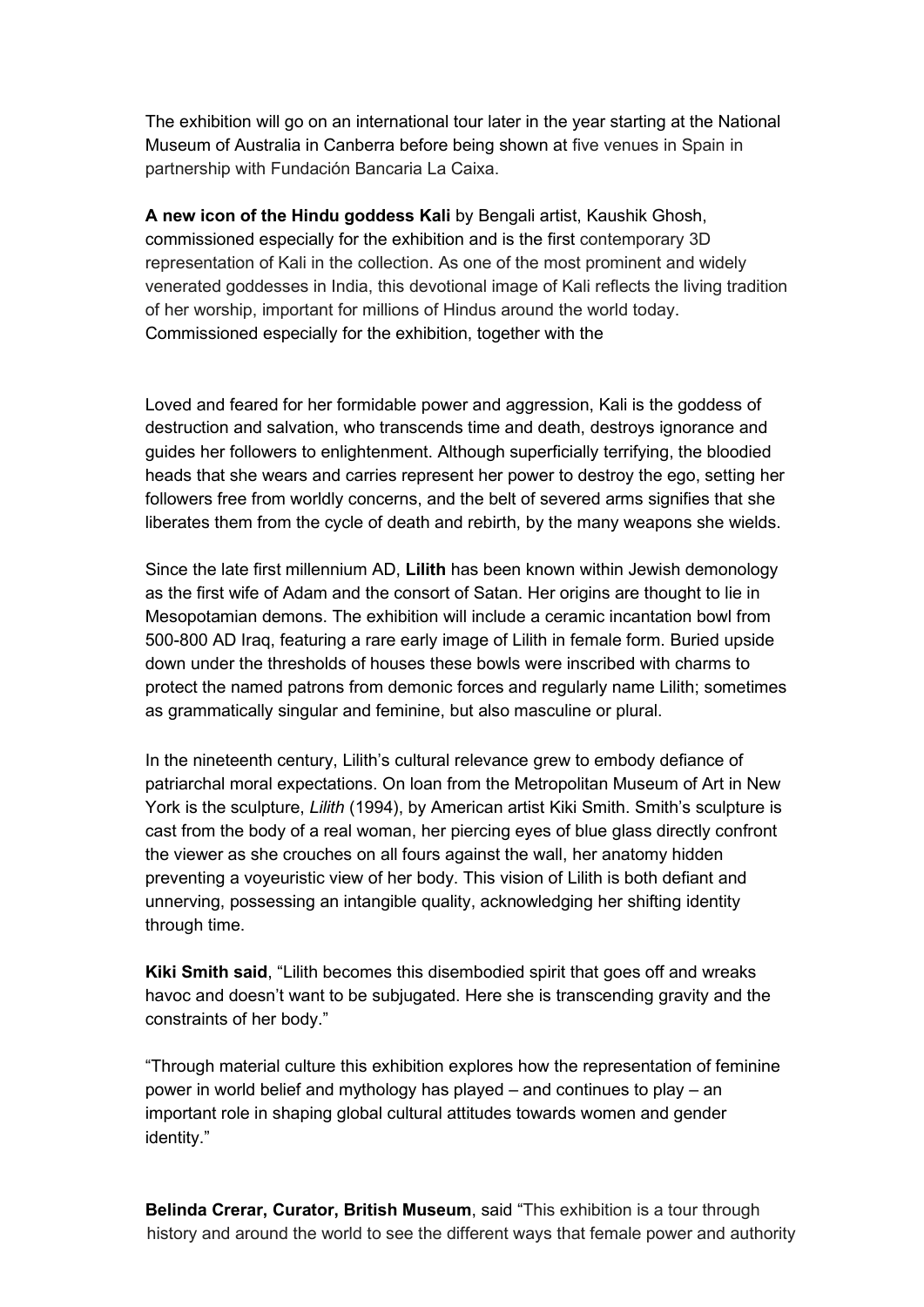have been perceived in spiritual belief. The diversity of these goddesses, spirits, enlightened beings and saints, and their profound influence in people's lives today and in the past, gives us pause to reflect on how femininity – and indeed masculinity – are defined and valued now and in the future."

**Muriel Gray**, **Deputy Chair of Trustees of the British Museum**, said '**The Citi exhibition** *Feminine power: the divine to the demonic* is brimming with magic, wisdom, fury and passion. I am very proud that through the breadth and depth of the British Museum's collection, alongside special loans, we can tell such powerful and universal stories of faith and femininity from the most ancient cultures to living traditions around the world. I would like to thank Citi, whose on-going support has allowed the Museum to realise this ground-breaking exhibition.'

**James Bardrick, Citi Country Officer, United Kingdom** says: "As a global bank, our mission is to serve as a trusted partner to our clients by responsibly providing financial services that enable growth and economic progress. Success in our mission is only possible if we can continue to foster a culture of equality and inclusion that enables and encourages diversity of thinking. To drive that message of equality and the power and influence of women over time, we are delighted to see the Museum use its collection, along with some spectacular loans, to create a thought-provoking look at the diversity of representations and complex meanings of the divine female over time."

"Following the display at the British Museum, the exhibition will be seen internationally, starting at the National Museum of Australia in Canberra. It will then travel to on a five-venue tour of Spain in partnership with Fundación Bancaria La Caixa until 2025. Both international partners have long-standing relationships with the Museum, having collaborated on previous exhibition projects."

**National Museum of Australia director, Dr Mathew Trinca said,** "I am excited to bring such a fascinating show to the country in December 2022, with Canberra as the only Australian venue."

"Australian audiences will be fascinated by this show which melds historic and contemporary reflections on feminine power – the exhibition is the fifth in a series of British Museum exhibitions that have featured at the National Museum of Australia, and builds on our strong partnership."

Supported by Citi

## **Notes to Editors**

The Citi exhibition *Feminine power: the divine to the demonic* runs from 19 May to 25 September 2022 in The Joseph Hotung Great Courty Gallery at the British Museum. Supported by Citi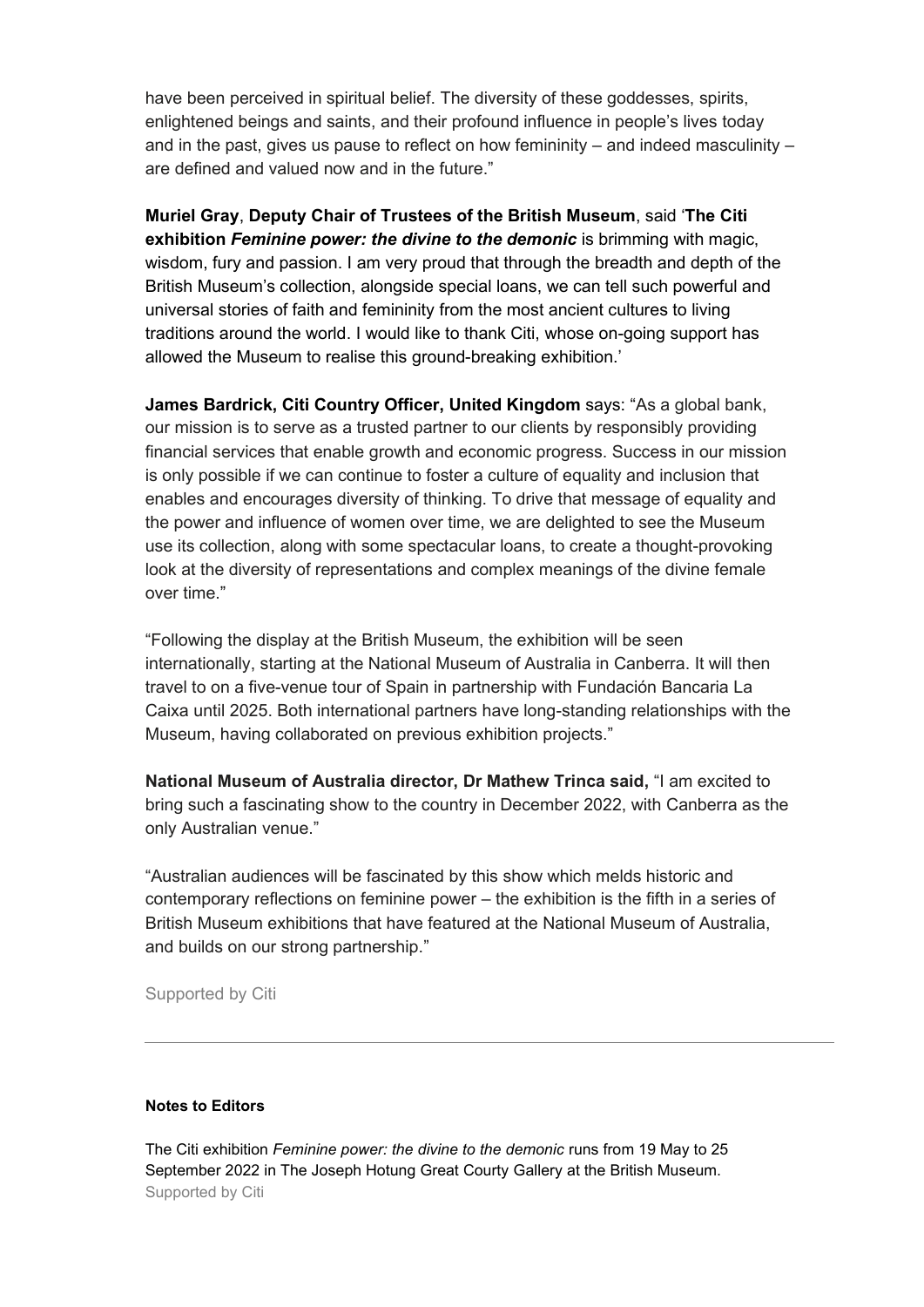Open Saturday – Thursday 10.00–17.00, Friday 10.00–20.30. Last entry 80 mins before closing.

Tickets £15, under 16s free and concessions and group rates available.

britishmuseum.org/feminine-power +44 (0)20 7323 8181

A full public programme of events will accompany the exhibition. More information will be available soon.

To coincide with the exhibition, a beautifully illustrated catalogue, *Feminine power: the divine to the demonic*, written by Belinda Crerar, will be published by the British Museum Press in May 2022. Paperback, £30, ISBN 9780714151304

For young readers, a fascinating and empowering introduction to 50 female figures from around the globe, *Goddess: 50 Goddesses, Spirits, Saints and Other Female Figures Who Have Shaped Belief,* written by Janina Ramirez and illustrated by Sarah Walsh, is published by Nosy Crow in collaboration with the British Museum. Reading age 9+, Hardback, £16.99, ISBN 9781788009959.

For more information on the books please contact: Toni Allum [tallum@britishmuseum.org](mailto:tallum@britishmuseum.org) 

**For further information**  Contact the Communications team on 020 7323 8394/8594 [communications@britishmuseum.org](mailto:communications@britishmuseum.org) 

**High resolution images and caption sheet available at https://tinyurl.com/yckvas2b**

## **Contributor biographies**

**Bonnie Greer, OBE**, is a playwright and author. She has had over a dozen plays produced on BBC Radio, a short film for BBC 2, and co-produced, wrote and presented the documentary *Black art in the West: Reflecting Skin* (2004) for the BBC. Her books include two novels, a memoir/music history *Obama Music* (2009), and her biography *Langston Hughes: The Value Of Contradiction* (2011). Bonnie has served on the boards of RADA, London Film School and Theatre Royal, Stratford East. She was a British Museum Trustee between 2005 and 2013 and was Deputy Chairman from 2009 to 2013. In collaboration with Hartwig Fischer, Director of the British Museum, she curated '*The Era of Reclamation*', a series of conversations focused on the most vital issues facing museums and cultural spaces in the UK and globally.

**Mary Beard** is one of Britain's best-known Classicists. Professor at the University of Cambridge and Fellow of Newnham College, she has written numerous books including the Wolfson Prize-winning *Pompeii,* the best-selling *SPQR* and the thought-provoking *Women & Power.* Mary is a regular media commentator, committed blogger and has made highlyacclaimed television documentaries on the Ancient world and co-presented the BBC's *Civilisations* series. She hosts the television arts show, *Inside Culture* and her recent BBC documentaries, *Mary Beard's Forbidden Art* attest to her ability to tackle challenging issues head on. Mary was awarded an OBE in 2013 for services to Classical scholarship and then made a Dame in 2018. Other accolades include the J.Paul Getty Medal, Fellow of the British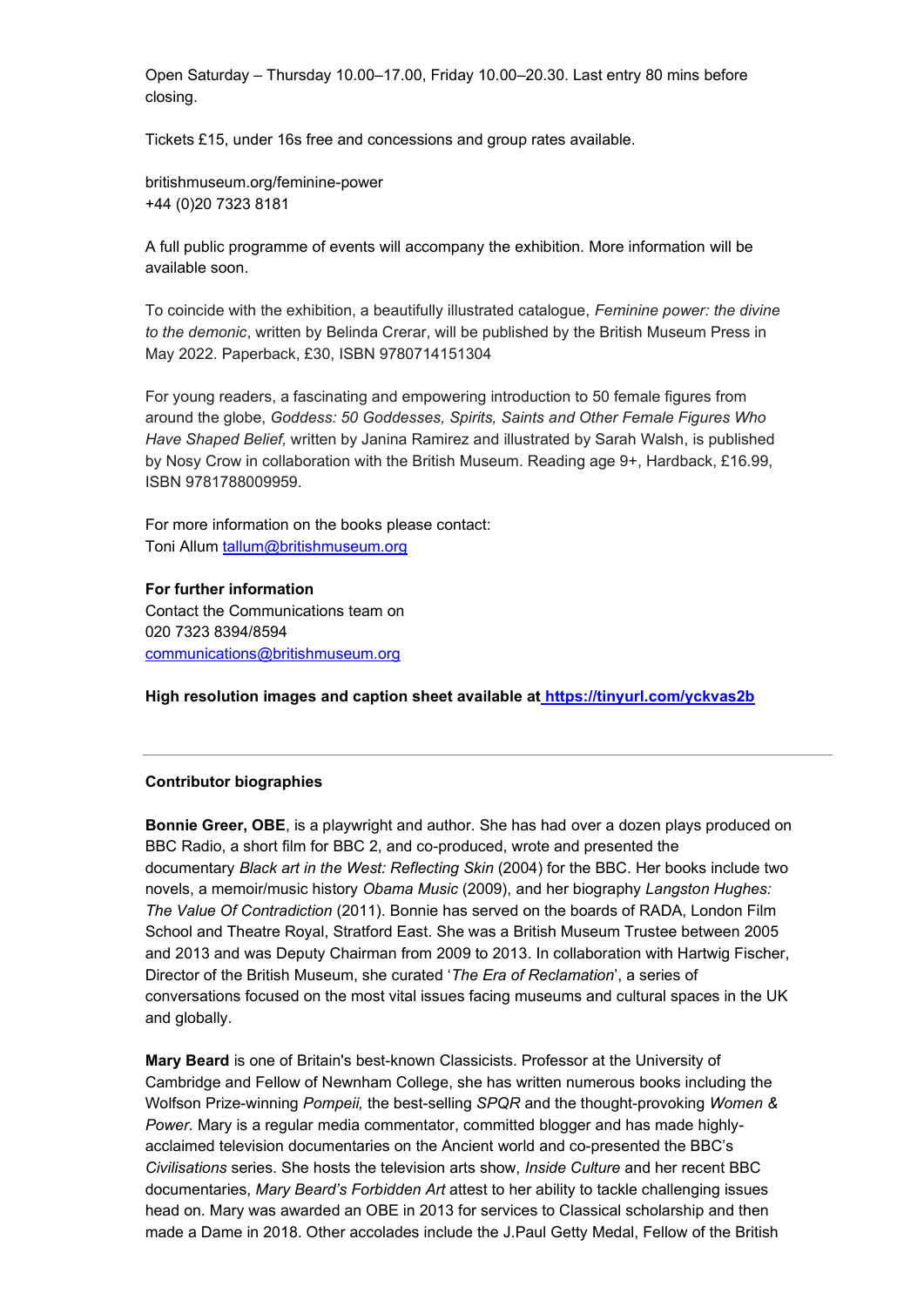Academy and Trustee of the British Museum. Her latest book is *Twelve Caesars – Images of Power from the Ancient World to the Modern.* 

**Elizabeth Day** is an award-winning author and broadcaster. Her chart-topping podcast, *[How](https://podcasts.apple.com/gb/podcast/how-to-fail-with-elizabeth-day/id1407451189)  [To Fail](https://podcasts.apple.com/gb/podcast/how-to-fail-with-elizabeth-day/id1407451189)*, is a celebration of the things that haven't gone right. Her latest novel *[Magpie](https://harpercollins.co.uk/pages/magpie-elizabeth-day)*, was published in the UK in September 2021 and will be published by Simon & Schuster in America in Spring 2022.

As a journalist, Elizabeth has been a weekly columnist for You magazine on the Mail on Sunday, a contributing editor for Harper's Bazaar and a feature writer for numerous publications in the UK and US. Her broadcast work includes presenting on [Radio 4's Open](https://www.bbc.co.uk/programmes/m000my1r)  [Book](https://www.bbc.co.uk/programmes/m000my1r) and [Sky Arts Book Club Live.](https://www.sky.com/watch/channel/sky-arts/sky-arts-book-club) She was a judge for the Women's Prize for Fiction 2021, the chair of the BBC National Short Story Award 2022 and is the co-founder of Pin Drop, a live performance short story studio.

Elizabeth grew up in Northern Ireland and her first job was for The Derry Journal. She graduated from Cambridge University with a Double First in History.

**Rabia Siddique** is a former British Army officer, human rights advocate, multi-award winning storyteller and barrister specialising in war crimes, terrorism and human rights. Overcoming a terrifying hostage ordeal and childhood sexual abuse, Rabia has garnered global attention for standing up for justice in the face of public ridicule. In successfully suing the British Government for silencing her about a 2005 hostage ordeal it opened the floodgates for similar cases, heralding policy changes to deliver a fairer workplace for women and cultural minorities in the military and other areas of public life.

Author of the best-selling memoir, '*Equal Justice: My Journey as a Woman, a Soldier and a Muslim*', Rabia has been decorated by Queen Elizabeth II for her humanitarian work in Asia, South America, Europe and the Middle East.

Her greatest joy – being a Mother to her triplet sons – amplifies her drive to advocate for the most marginalised communities and show how values based leadership can foster peace, inclusion, diversity, equity and the sustainability of our planet. [www.rabiasiddique.com](http://www.rabiasiddique.com/)

**Deborah Frances-White** is a comedian, podcaster and writer. Her podcast *The Guilty Feminist* has had 95 million downloads in five years becoming something of a cultural phenomenon. She has toured the show around the world and won the 2020 British Podcast Spotlight Award and the 2021 PodBible Award. Her live stand-up storytelling comedy shows have been featured as specials for the BBC on Radio 4 as part of her Writers Guild Award-Winning Series *Deborah Frances-White Rolls the Dice* and her follow up series *Deborah Frances-White Introduces*. Her book *The Guilty Feminist* is a Sunday Times Bestseller and Virago at Hachette has commissioned her new book – *Six Conversations We're Scared to Have*.

Deborah also works closely with *Choose Love* raising funds and awareness and is an official Amnesty International UK Ambassador. Deborah is touring the UK, Australia and New Zealand in 2022 with *The Guilty Feminist Live* show, and her new solo stand-up comedy show, about *Coming Out and Going In* will return to Soho Theatre in April, after its sell-out run in December.